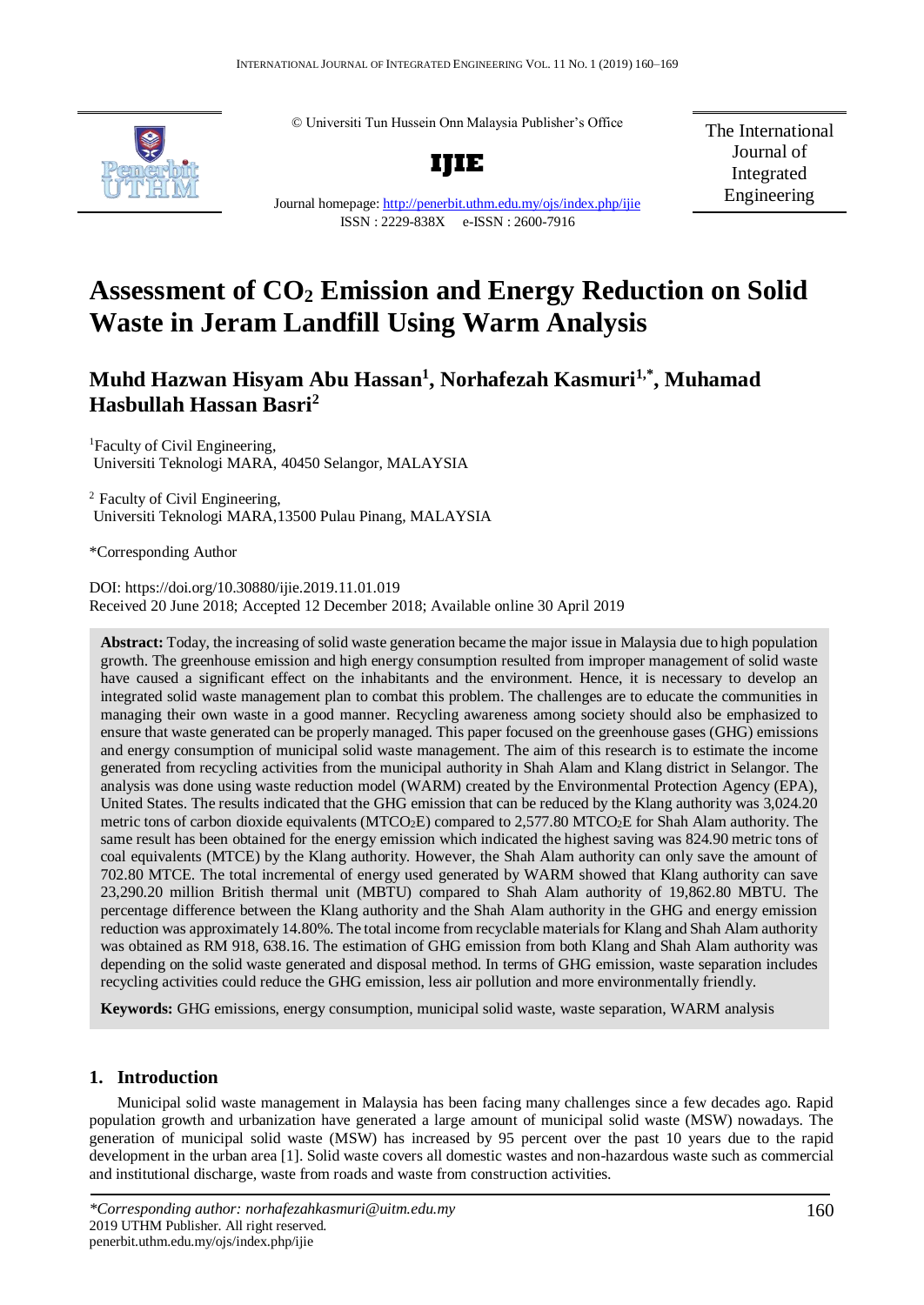The effective urban solid waste management can reduce the amount of waste that needs to be managed and in turn able to create an effective collection and disposal system [2]. Hence, urban solid waste should be systematically managed without jeopardizing the environment, land and water resources. Generally, the amount of solid waste produced by a community depends on the way of life and culture, socioeconomic status, season, population and national progress. The expansion growth of population was due to the high development of the country, which increases the yield of solid waste indirectly. This brings impact on the excessive management cost of municipal solid waste. Furthermore, numerous odor and pollution coming from the multiple sources of reception and handling of this unwanted material would create severe environmental and health issues.

The municipal solid waste (MSW) generated has significantly impacted the human life, health hazard and emitting the greenhouse gaseous (GHGs) [3]. Recent research studied on the world's largest emitter for GHGs in India's landfill has estimated 16 MT  $CO<sub>2</sub>$  equivalents per year. However, this figure will rise to 20 MT of  $CO<sub>2</sub>$  equivalents per year in 2020 [3].

Hence, recycling is the best choice to reduce the solid waste to the landfill and saving the environment. The waste materials can be changed into new products to prevent waste of using other materials. The consumption of fresh raw material can be minimized by applying recycling activities. In this way, the problem of high energy usage, air and water pollution created from conventional waste disposal and greenhouse gas emission can be resolved [4].

Integrated waste management by segregation would reduce the amount of MSW. This method would decrease the solid waste going to the landfill and lower the GHG emission to the surrounding environments [5]. Prolong to that, the GHGs, mostly the release of carbon dioxide  $(CO<sub>2</sub>)$  is associated with global warming. Furthermore, incorporating reduce, reuse and recycle would eventually cut down the emission of  $CO<sub>2</sub>$  to the atmosphere [6].

Insight, the energy saving, and carbon reduction potential from the recycling waste have been done by Dong *et al.,*  (2018) [7]. In the research study, the potential reduction of 6.6% of energy can be saved with the total of 4.9% of  $CO<sub>2</sub>$ emission in the Shanghai province, China [7]. This case study showed the importance of recycling activities as the segregation method can be implemented to reduce energy consumption and GHG emission.

The Malaysia Government has developed the 11th Malaysia Plan Selected Outcome by Solid Waste and Public Cleansing Management Corporation (SWCorp). This is to focus on adopting sustainable consumption and production [8]. This task was done by managing waste holistically through better coordination. Here, the approach was to encourage 3R (Reduce, Reuse and Recycle) and using waste as resources for the industries.

It has been foreseen that the law and regulations on solid waste separation and handling have been imposed (National Solid Waste Management Department). However, the solid waste segregation has not been fully implemented by the citizens so far. This is because the recycling awareness on solid waste handling among the society is still at a very low level [9].

Recent research showed that waste management systems need to have an adequate analysis tool. The systematic approach in providing the comprehensive representation has to be evaluated. This can be described best in a model of flow for the waste through several treatment options [10]. From this model, several factors can be taken into account to assimilate the analytical framework for the best management practice on the MSW [10].

Therefore, the main objective of this study is to quantify the greenhouse gases (GHG) emissions and energy reduction rate with the impact of recycling activities in Shah Alam and Klang district in Selangor. This estimation was based on the source separation of municipal solid waste using waste reduction model (WARM) from these two areas of study. The analysis from this model would eventually evaluate the GHG emission and energy saving. Thus, can reduce the quantity of waste to the landfill and combat global warming.

#### **2. Material and Methods**

The case study was carried out at Jeram Landfill, Selangor, Malaysia. The data was obtained from Worldwide Landfill Sdn. Bhd. for Selangor Local Authorities; Shah Alam Municipal Authority (MBSA) and Klang Municipal Authority (MPK).

#### **2.1 Waste Reduction Model (WARM)**

The data has been analyzed by the composition of municipal solid waste (MSW) using WARM Model. The waste generated was a study based on the landfill baseline compared to the landfill/recycle/composition/ton reduced in the WARM model to indicate the emission of GHG. The model calculated the emissions across a wide range of material types commonly found in municipal solid waste to the following outputs:

- a) Metric tons of carbon dioxide equivalent  $(MTCO<sub>2</sub>E)$
- b) Metric tons of carbon equivalent (MTCE)
- c) Energy units (million British thermal unit-MBTU)

The WARM model simulated up to five post-consumer materials management options including recycling, composting, combustion, anaerobic digestion, and landfilling depending on the material given. This model also would identify source reduction as an alternative materials management option [11].

Mohareb et al. [12] have stated by examining the differences in emissions from the quantification tools and guidelines in the WARM model would easily visualize the shortcomings and the methodological differences to the view of the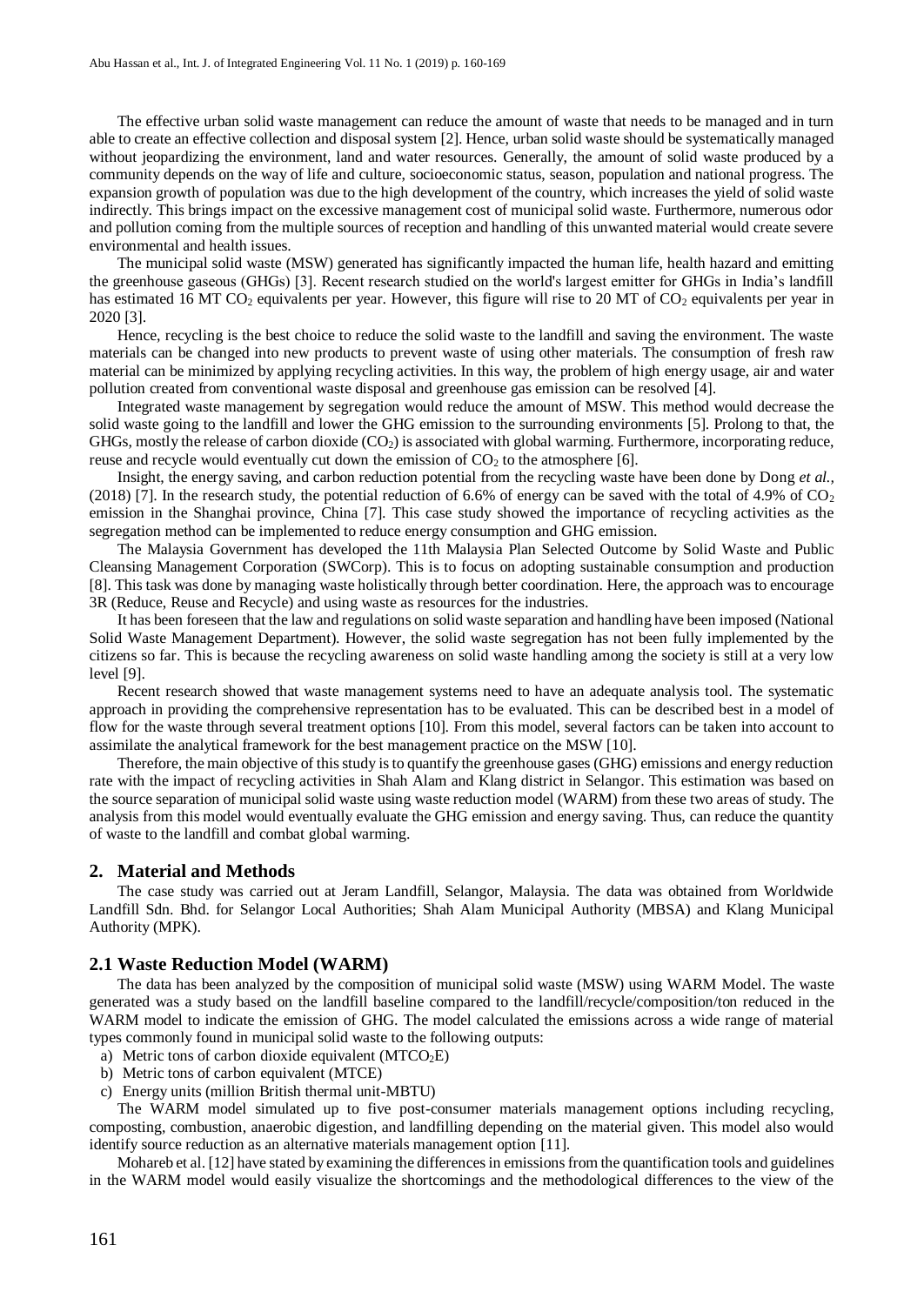professionals. Furthermore, the evaluation of this model with regard to the various treatment options and the selection of several methods stated in the WARM model would also help the other researchers on the assessment of waste management [12].

#### **2.2 WARM in This Study**

This paper focused more on the recovery of the recycling method. Here, when a material has been recycled, the WARM model would assume that the recycled material has replaced the use of virgin inputs in the manufacturing process. This assumption is based on the demand for new materials or products. Hence, providing the demand for recycled materials remained constant. In other words, increased recycling does not cause more (or less) material to be manufactured or being produced [13].

#### **2.3 GHGs and Energy Savings in WARM**

GHG savings are calculated by comparing the emissions associated with the alternative scenario. In this case, the emissions associated with the baseline scenario could not be interpreted as multiplying the quantity by an emission factor [11]. Here, two scenarios are necessary for applying WARM energy factors. There is a baseline scenario that represents current management practices and an alternative scenario that represents the alternative management practice. Following these scenarios, it is possible to calculate the amount of energy consumption or avoided in the baseline and alternative management practices. From that, the difference between the alternative scenario and the baseline scenario would be calculated. This result represented the energy consumed or avoided which attributed to the alternative management scenario [11].

#### **2.4 Income Generated from Recyclable Materials**

The income generated from recyclable materials was calculated from the weight after recovery. This was obtained from the total weight of MSW within seven days using MSW Fact and Figure 2012 ratio [14] (Fig. 1). The weight from each material was obtained by multiply the separation percentage ratio with the total recovery weight. This estimation was based on MSW Fact and Figure Recovery [14] (Fig. 2) and Klang Valley household composition ratio (Fig. 3). The revenue from recyclable materials was calculated by multiplying each composition with market price stated by JPSPN (2013) [15] (Table 1).



**Fig. 1 - Total MSW generation 251 million tons (before recycling-by material) [14]**



**Fig. 2 - Total MSW recovery (87 million tons-by material) [14]**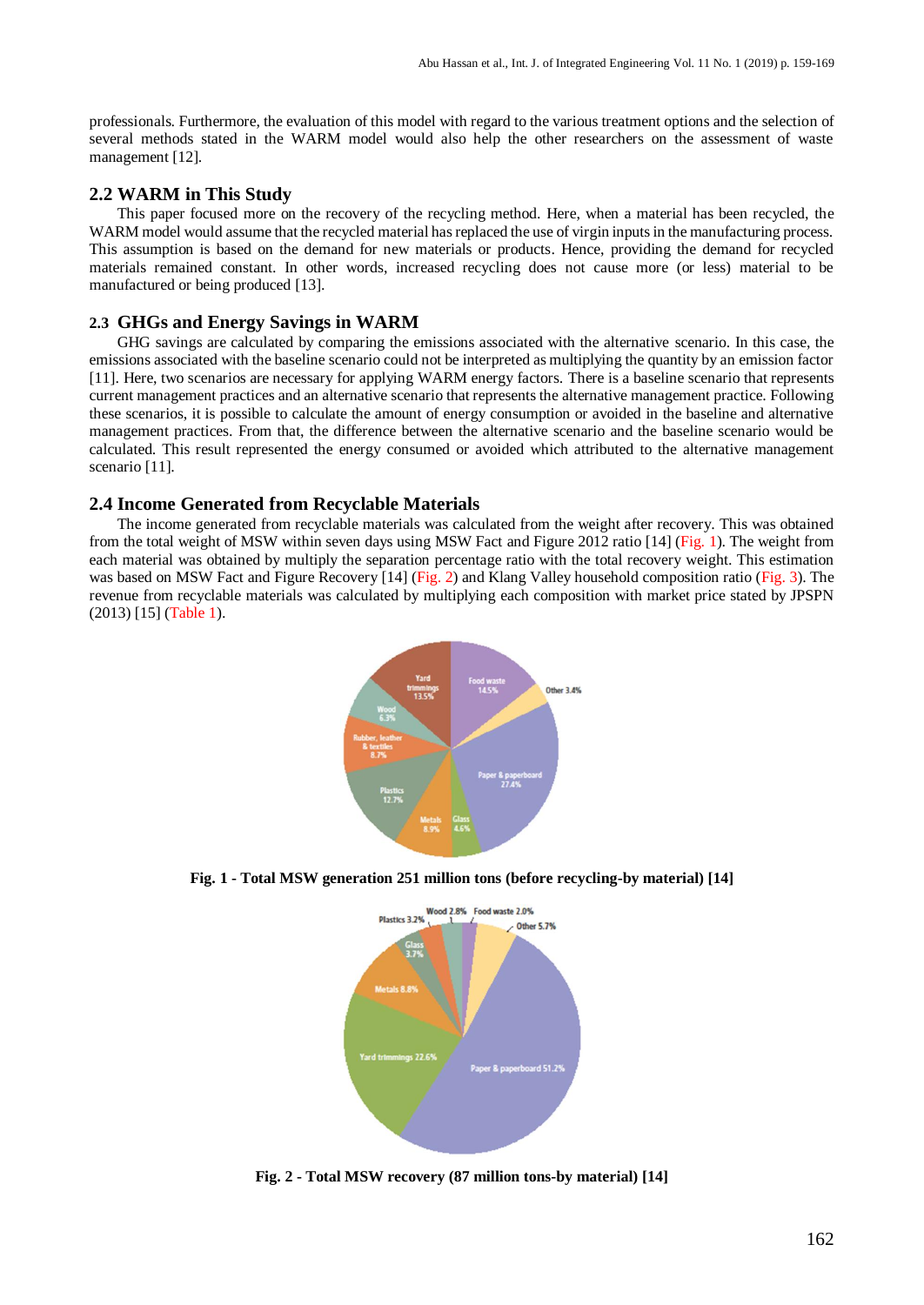

**Fig. 3 - Klang Valley household waste composition (as generated) [15]**

| <b>Market Price</b><br>(RM/kg) |
|--------------------------------|
| 1340                           |
| 1230                           |
| 1215                           |
| 1200                           |
|                                |

**Table 1 - Market price of recyclable generated [15]**

Fig. 4 shows the flowchart of the frameworks on the analysis method of this research study. These illustrate the steps for the MSW data being obtained from the Jeram Landfill. This data was then calculated for the weight and the total amount based on Fig. 1 and Fig. 2. The obtained results were then evaluated using the WARM analysis in calculating the GHG emission and the energy saving in carbon dioxide equivalents (MTCO<sub>2</sub>E) and metric tons of coal equivalents (MTCE).



**Fig. 4 - Flow chart of the frameworks on the analysis method**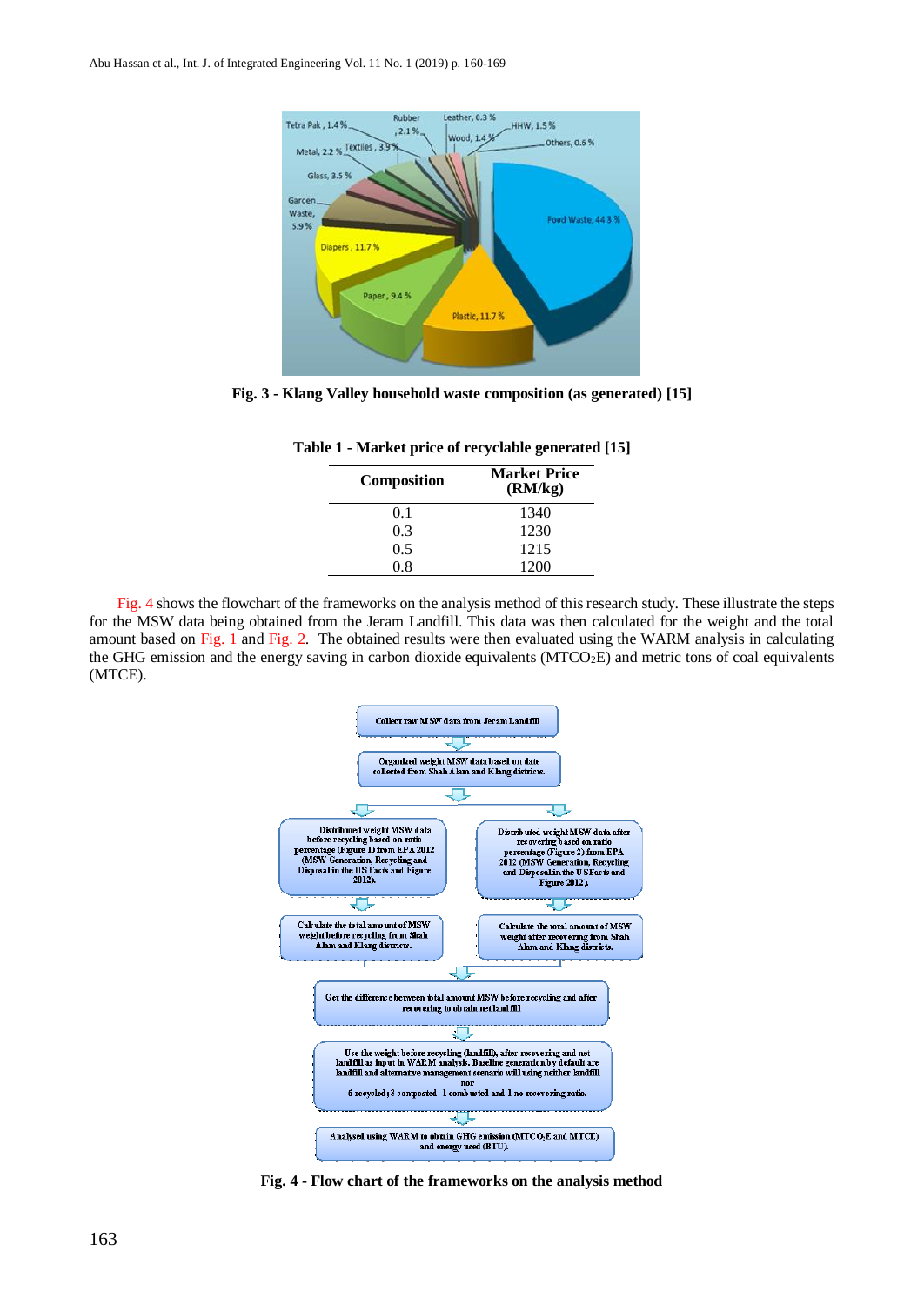#### **3. Results and Discussion**

Fig. 5 shows the total incremental of GHG in the form of carbon dioxide  $(CO<sub>2</sub>)$  equivalents (MTCO<sub>2</sub>E) for both MBSA and MPK. It displayed the source-segregated materials recycling developed in this research study. From Fig. 5, it can be noted that a net value which is positive value represents  $MTCO<sub>2</sub>E$  saving emissions. Nine materials were indicated as the result of net MTCO<sub>2</sub>E savings from the recycled materials analysis. The two non-recycle materials, which were yard trimmings and mixed municipal solid were for composting method have shown negative values for incremental GHG emissions.



**Fig. 5 - Total incremental MTCO2E emission**

The extent of these savings varied considerably between different materials for MPK. The highest savings of total incremental GHG emission for MTCO2E was found to be mix paper with 2,359.50 MT compared to MBSA which stated only 2,009.30 MT. The material of yard trimming indicated the highest incremental of GHG emission which was recorded by MPK with 9.70 MT compared to 6.10 MT (MBSA), respectively.

The result of carbon emission for the ton produced is based on Fig. 6. This result shows the highest GHG emissions saving of MTCE from mixed paper for MPK as 643.50 MT. The materials of vard trimmings for MPK has been considered as the highest incremental of GHG emission (2.60 MT) compared to MBSA (1.70 MT). It can be explained that the subsequent situations such as source reduction and recycling could influence the net of GHG emissions of the material produced.



**Fig. 6 - Total incremental MTCE emission**

The energy use from baseline and alternative management system was determined using the WARM model. The result from MPK showed the highest incremental of energy saving consumption. This material was from mixed paper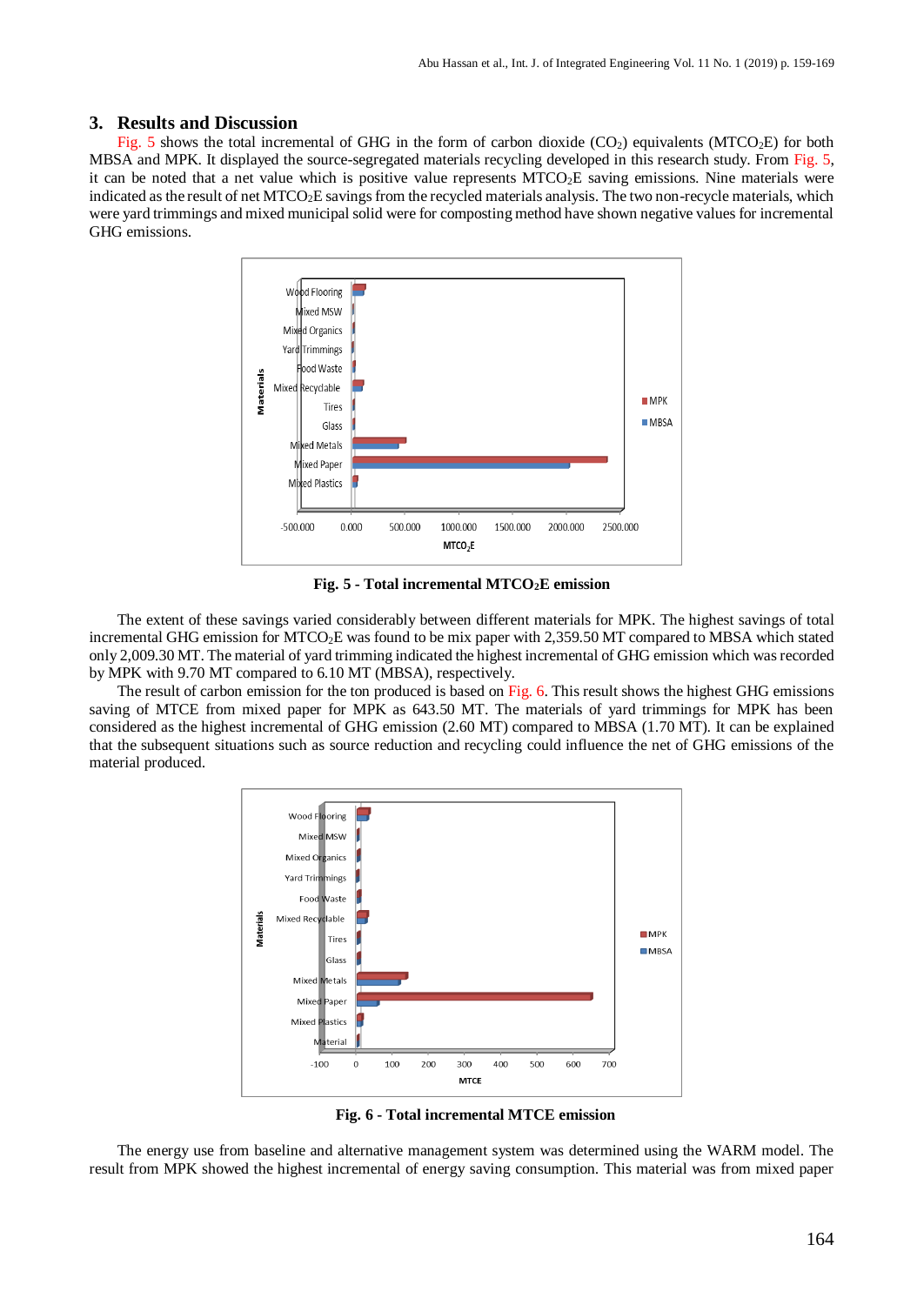with the value of 13,296.80 MBTU. However, the maximum value of energy consumption recorded by MPK was on yard trimmings material (129.60 MBTU) shown in Fig. 7.

In comparison with Mohareb et al. (2011) [12] which similar research using WARM has found that carbon sink of 53 kt of  $CO<sub>2</sub>$  equivalents. This has outlined that WARM model is in principle of calculating the carbon credits by sequestration of organic carbon. Whereby, when the aerobic conditions all carbons are broken down completely and the carbon dioxide gaseous  $(CO_2)$  is released to the atmosphere. After that, these gaseous of  $(CO_2)$  are captured in the photosynthesis process via plants [12].



**Fig. 7 - Total incremental energy consumption**

Fig. 8 shows the total incremental GHG emission of MTCO<sub>2</sub>E both for MBSA and MPK for seven days period (1) week). The graph indicates the total saving incremental of core recyclable material for MPK is the highest value (3,011.50 MT) with 910.90 tons of total recyclable solid waste generated. The total incremental saving of GHG for other material obtained from MBSA was 315.43 tons MTCO2E. Hence, the value for MPK was 3,024.20 MT compared to 2,577.80 MT attained by MBSA.



**Fig. 8 - Total incremental of MTCO2E for core recyclable**

The same result on the total incremental of core recyclable material for MTCE emission (Fig. 9) which gained the maximum saving. This has been recorded by MPK (821.40 MT) with 910.90 tons of recycled solid waste generated. MPK obtained the greatest total saving of energy used for core recyclable materials at 23,065.50 MBTU for 910.90 ton of waste generated (Fig. 10). Other materials also showed similar results, where MPK has recorded energy saving up to 224.70 MBTU for the weight of 370.40 tons generated. From that, it can be deduced that the maximum energy saving was from MPK (23,290.20 MBTU) for 1,281.30 ton of total weight generated compared to MBSA (19,862.80 MBTU-1091.14 ton).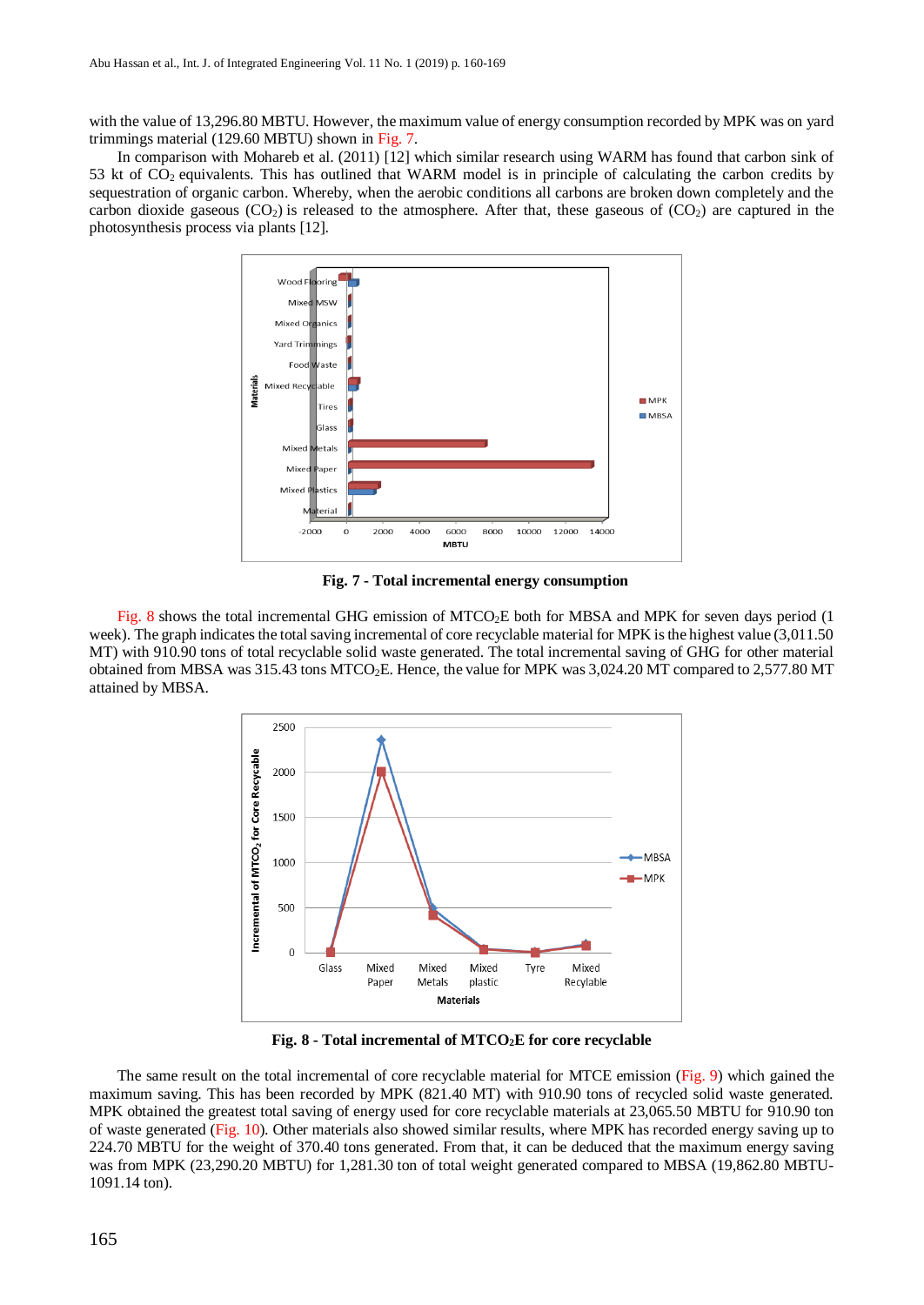

**Fig. 9 - Total incremental of MTCE for core recyclable**



**Fig. 10- Total incremental of energy used for core recyclable**

The significant value for mixed paper in energy saving consumption was higher than GHG emission because of the differences in value factor; by which the energy factor was 20.45. Meanwhile, the emission factor was 3.53.

The results show the highest reductions of GHG emissions can be achieved through better sorting of MSW and recycling of waste. The highest savings from this waste stream were from mixed paper and mixed metal. This is from core recyclable items for MBSA and MPK with total incremental 2,564.70 MT and 3,011.50 MT, respectively. Based on the study, food waste from households, food manufacturing industry, and other sectors was responsible for the emissions of 15.80 and 18.50 of  $CO<sub>2</sub>$  equivalents in MBSA and MPK, correspondingly.

Fig. 11 and Fig. 12 show the estimation of revenue from recyclable materials for MBSA and MPK. The results show that by recycling the mixed recyclable (textiles) generated at the facility, the values of RM 141, 704.25 and RM 166, 402.15 can be obtained by MBSA and MPK based on JPSPN ratio [15]. Furthermore, high revenue can be gained from the mixed recyclable on textiles which can contribute to the highest income. This can be adapted by the local communities in the study area. Where they can practice the recycling activities for this recyclable and sell it back to the market.

It can be noted that paper was the biggest contributors to the recyclable item following to the EPA ratio [16]. This is based on the recyclable item generated which was RM167, 636.53 for MBSA. MPK had obtained RM 166,402.15 from mix recyclable materials.

A net profit of 19% more revenue can be generated using EPA ratio [16] compare to JPSPN ratio [15]. This can be found in Fig. 13, which shows the comparison of total income generated from recycling materials using EPA and JPSPN ratio. From this Fig. 13, the total income that can be generated using EPA ratio is RM 918,638.25 and RM 739,721.07 (JPSPN ratio), respectively.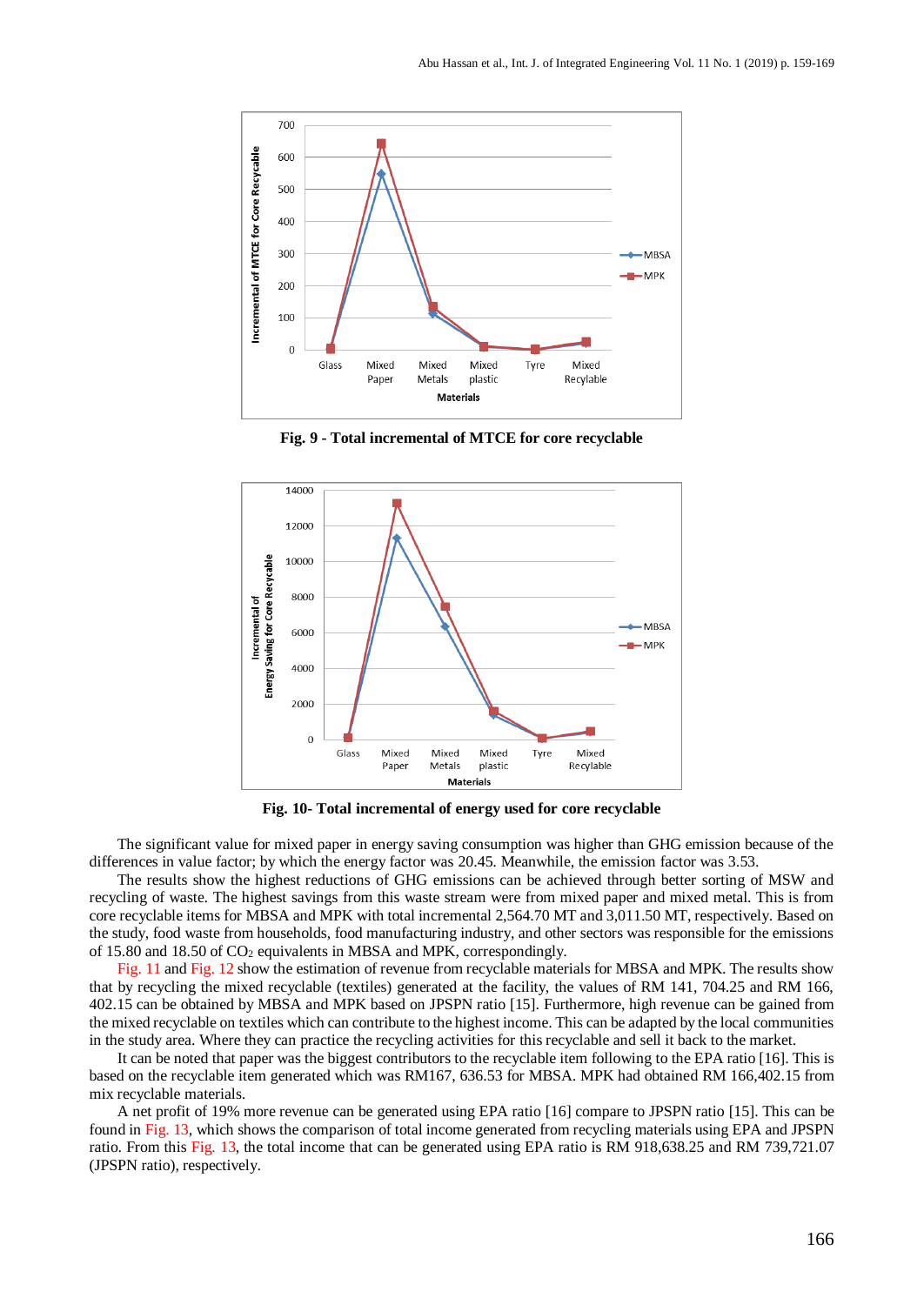

**Fig. 11 - Estimation of Revenue from Recyclable for MBSA**



**Fig. 12- Estimation of Revenue from Recyclable for MPK**



**Fig. 13 - Comparison of Estimation Total Revenue from Recycling**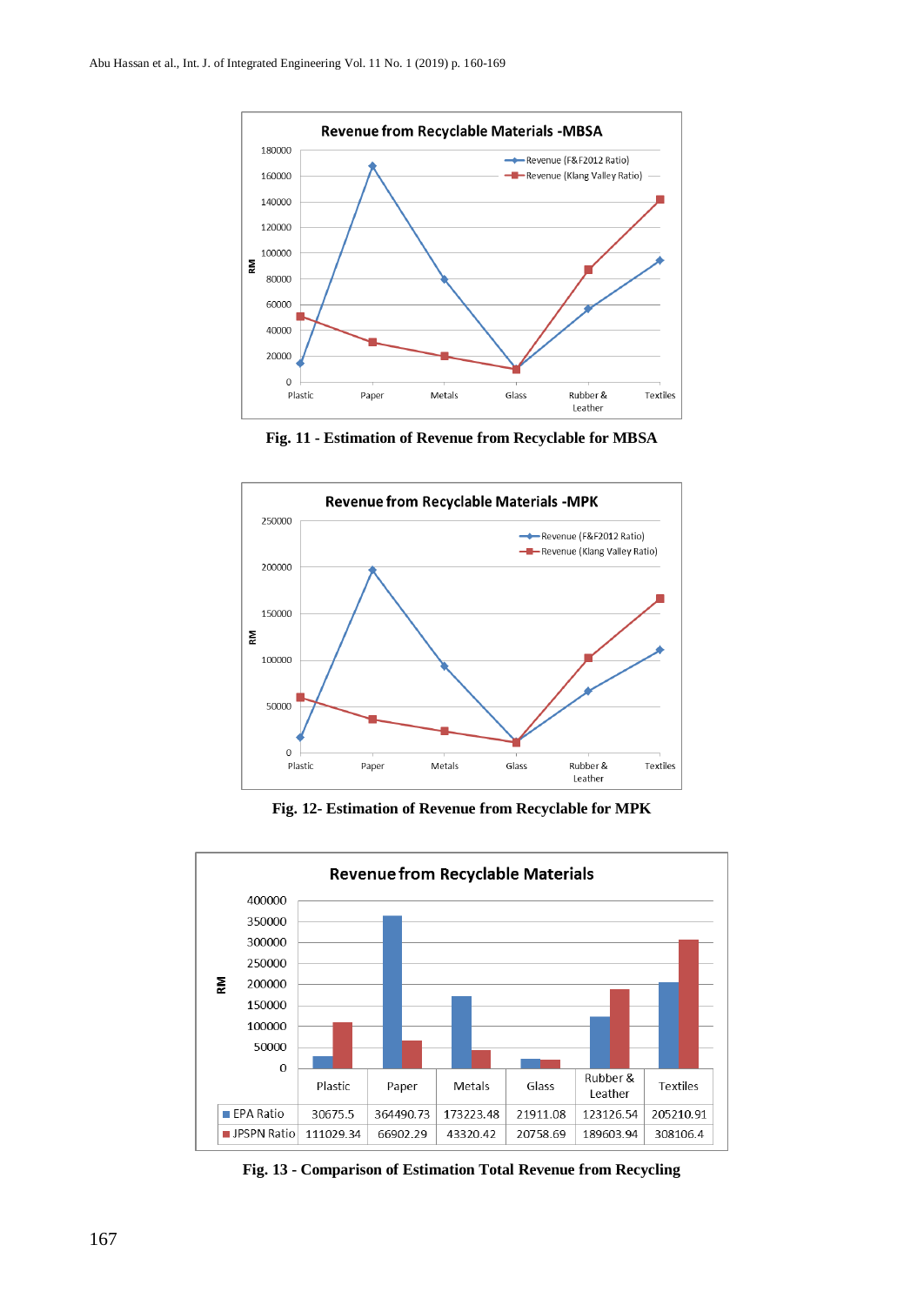This shows that the revenue for recycling using EPA ratio was higher than JPSPN ratio. The different amounts of money collected were based on the changed of lifestyle and social culture, by which the EPA ratio was established from the United States and the JPSPN ratio was from Malaysia.

Several research studies have shown that in assessing the  $CO<sub>2</sub>$  emission reduction would save the energy and reduce the cost effectively  $[17, 18]$ . In that research study, the analysis on cost reduction of  $CO<sub>2</sub>$  emission has been done until the year 2050 in China's oil and gas extraction industry [17, 18].

Sustainable approach on the carbon reduction of waste resources is a key factor and an effective way to cut GHG emission. Inter-firm collaboration on industrial symbiosis together with the participation of other citizens in one community is essential [18]. Prolong to that, significant reduction of solid waste produced can be targeted. The green integration of waste reduction techniques in the community and industrial players are vital [19].

This social and environmental responsibility of those involved would optimize the best practice to lower down the accumulation of solid waste. Basically, the emission of GHG is depended on the waste generated by the communities. The higher amount of waste produced would accumulate more GHG emissions. Hence, it is very crucial to reduce the GHG emissions in the environment.

This will minimize the impact on the environment as the pollutants can be diminished and control. For that, the safety and health of the local population can be preserved.

#### **4. Conclusions**

It can be concluded that by using waste reduction model (WARM), the GHG emission in term of  $CO<sub>2</sub>$  equivalents and energy saving can be evaluated and analyzed. From the data provided, it is ideal to quantify the waste using modeling approaches. In instances, the modeling tools can provide an estimation of emission for incoming years ahead. The estimation of emission reduction is an important tool to combat global climate change.

This is very important as most of the landfill in Malaysia had reached their maximum lifespans. In addition, acquiring a new site has become a very difficult task owing to land scarcity and high cost which was brought about by the country's economic growth.

The importance of recycling activities needs to be considered as the method to lessen GHG emissions and save energy consumption. Prolong to that, the waste separation and recycling would be the better option to overcome the problems. These options, if fully utilized would greatly minimize the number of wastes being disposed of in landfills and reduce the environmental impacts. The recycling activities can also generate income to the country and indirectly helps the country's economic growth.

#### **Acknowledgement**

The authors gratefully acknowledged Universiti Teknologi MARA, Shah Alam and Bestari Perdana Grant (600- IRMI/DANA 5/3/BESTARI (063/2018), provided by RMI for financially supporting this study and providing the resources.

#### **References**

- [1] Samsuddin, M. D. M., and Mat Don, M. (2016). Municipal solid waste management in Malaysia: Current practices, challenges and prospect. Jurnal Teknologi, 62, 95-101.
- [2] Abu Samah, M. A., Abd Manaf, L., Aris, A. Z., and Sulaiman, W. N. A. (2011). Solid waste management: Analytical Hierarchy Process (AHP) application of selecting treatment technology in Sepang municipal council, Malaysia. Current World Environment, 6, 1-16.
- [3] Kumar, A., and Sharma, M. P. (2014). Estimation of GHG emission and energy recovery potential from MSW landfill. Sustainable Energy Technologies and Assessments, 5, 50-61.
- [4] Chandrappa, R., and Das, D. B. (2012). Solid waste management: Environmental science and engineering. Berlin: Springer-Verlag.
- [5] Sudibyo, H., Pradana, Y. S., Budiman, A., and Budhijanto, W. (2017). Municipal solid waste management in Indonesia – A study about selection of proper solid waste reduction method in D.I. Yogyakarta Province. Energy Procedia, 143, 494-499.
- [6] Van Heek, J., Arning, K., and Ziefle, M. (2017). Reduce, reuse, recycle: Acceptance of CO<sub>2</sub>-utilization for plastic products. Energy Policy, 105, 53-66.
- [7] Dong, H., Geng Y., Yu X., and Li J. (2018). Uncovering energy saving and carbon reduction potential from recycling wastes: A case of Shanghai in China. Journal of Cleaner Production, 205, 27-35.
- [8] Wee, S., and Abas, M. A. (2015). Good governance practices in national solid waste management policy implementation: A pilot study on solid waste corporation's staff in Batu Pahat, Malaysia. Australian Journal of Basic and Applied Sciences, 1-7.
- [9] Performance Management and Delivery Unit (2015). Technical Report from Jabatan Pengurusan Sisa Pepejal Negara, Malaysia.